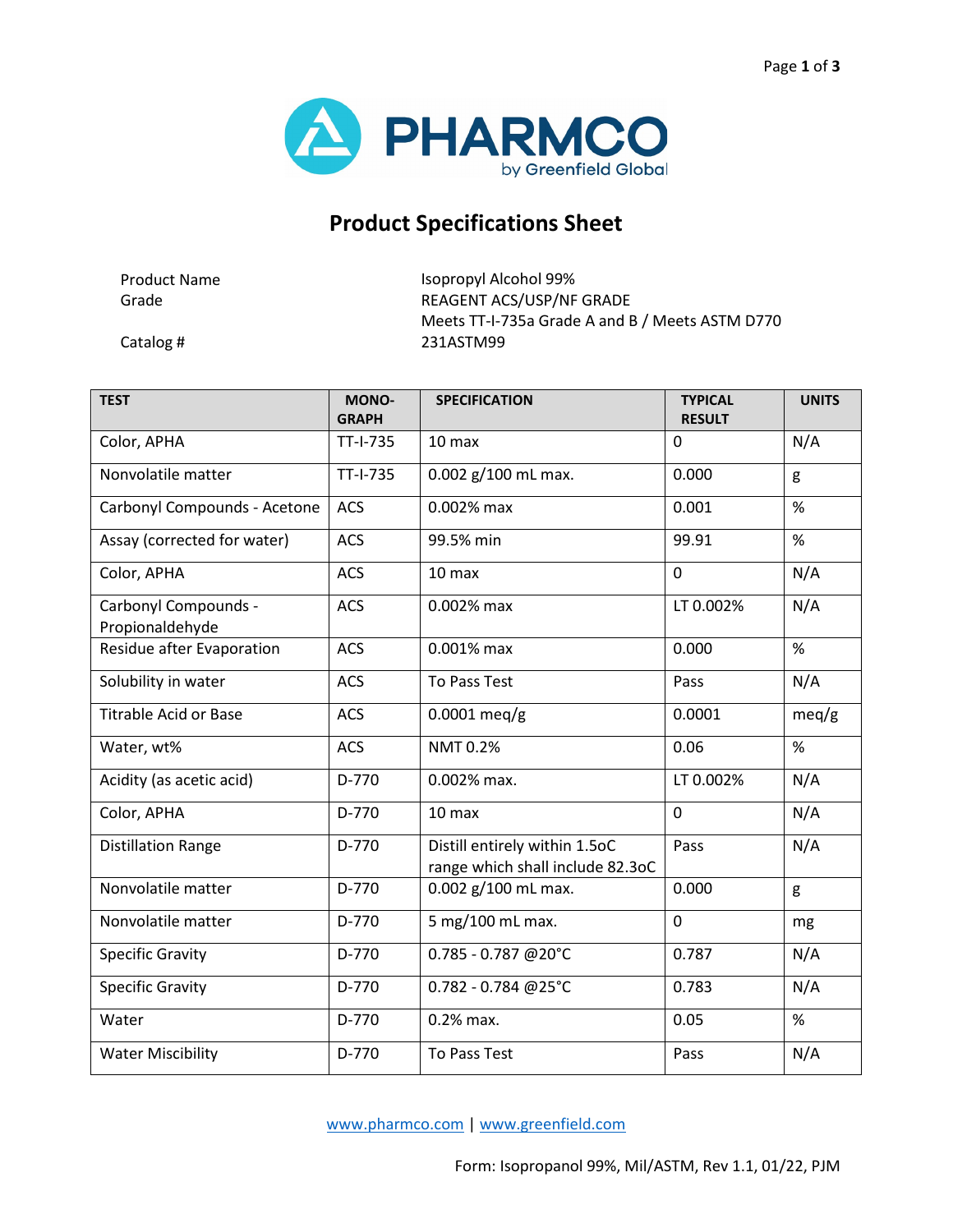

## **Product Specifications Sheet**

| <b>TEST</b>                                         | MONO-<br><b>GRAPH</b> | <b>SPECIFICATION</b>                      | <b>TYPICAL</b><br><b>RESULT</b> | <b>UNITS</b> |
|-----------------------------------------------------|-----------------------|-------------------------------------------|---------------------------------|--------------|
| <b>Specific Gravity</b>                             | TT-I-735<br>Grade A   | 0.7862 - 0.7870 @20°C                     | 0.7866                          | N/A          |
| <b>Water Content</b>                                | TT-I-735<br>Grade A   | 0.10% max                                 | 0.06                            | %            |
| Acidity (as acetic acid)                            | TT-I-735              | 0.002% max.                               | LT 0.002%                       | N/A          |
| <b>Specific Gravity</b>                             | TT-I-735<br>Grade B   | 0.7862 - 0.7878 @20°C                     | 0.7866                          | N/A          |
| <b>Water Content</b>                                | TT-I-735<br>Grade B   | 0.40% max.                                | 0.06                            | %            |
| <b>Distillation Range</b>                           | TT-I-735              | 81.8oC - 83.0°C                           | Pass                            | N/A          |
| Limit of Volatile Impurities - 2-<br><b>Butanol</b> | <b>USP</b>            | NMT 0.1%                                  | LT 0.1%                         | N/A          |
| Limit of Volatile Impurities -<br>Acetone           | <b>USP</b>            | NMT 0.1%                                  | None<br>Detected                | N/A          |
| Acidity                                             | <b>USP</b>            | NMT 0.70 ml of 0.020N NaOH is<br>required | 0.2                             | ml           |
| Assay (corrected for water)                         | <b>USP</b>            | 99.0% min                                 | 99.91                           | %            |
| Limit of Volatile Impurities -<br>Diethyl Ether     | <b>USP</b>            | NMT 0.1%                                  | LT 0.1%                         | N/A          |
| Limit of Volatile Impurities -<br>Diisopropyl Ether | <b>USP</b>            | NMT 0.1%                                  | LT 0.1%                         | N/A          |
| <b>Identification B</b>                             | <b>USP</b>            | <b>To Pass Test</b>                       | Pass                            | N/A          |
| Identification A - Infrared<br>Spectroscopy         | <b>USP</b>            | <b>To Pass Test</b>                       | Pass                            | N/A          |
| Identification C - Limit of<br>Methanol             | <b>USP</b>            | NMT 0.02%                                 | Pass                            | N/A          |
| Limit of Volatile Impurities -<br>Methanol          | <b>USP</b>            | NMT 0.02%                                 | LT 0.02%                        | N/A          |
| Limit of Volatile Impurities - n-<br>Propyl Alcohol | <b>USP</b>            | NMT 0.1%                                  | LT 0.1%                         | N/A          |
| Limit of Nonvolatile Residue                        | <b>USP</b>            | NMT 2.5 mg (0.005%)                       | 0.0                             | mg           |
| Refractive Index @ 20oC                             | <b>USP</b>            | 1.376-1.378                               | 1.377                           | N/A          |

[www.pharmco.com](http://www.pharmco.com/) | [www.greenfield.com](http://www.greenfield.com/)